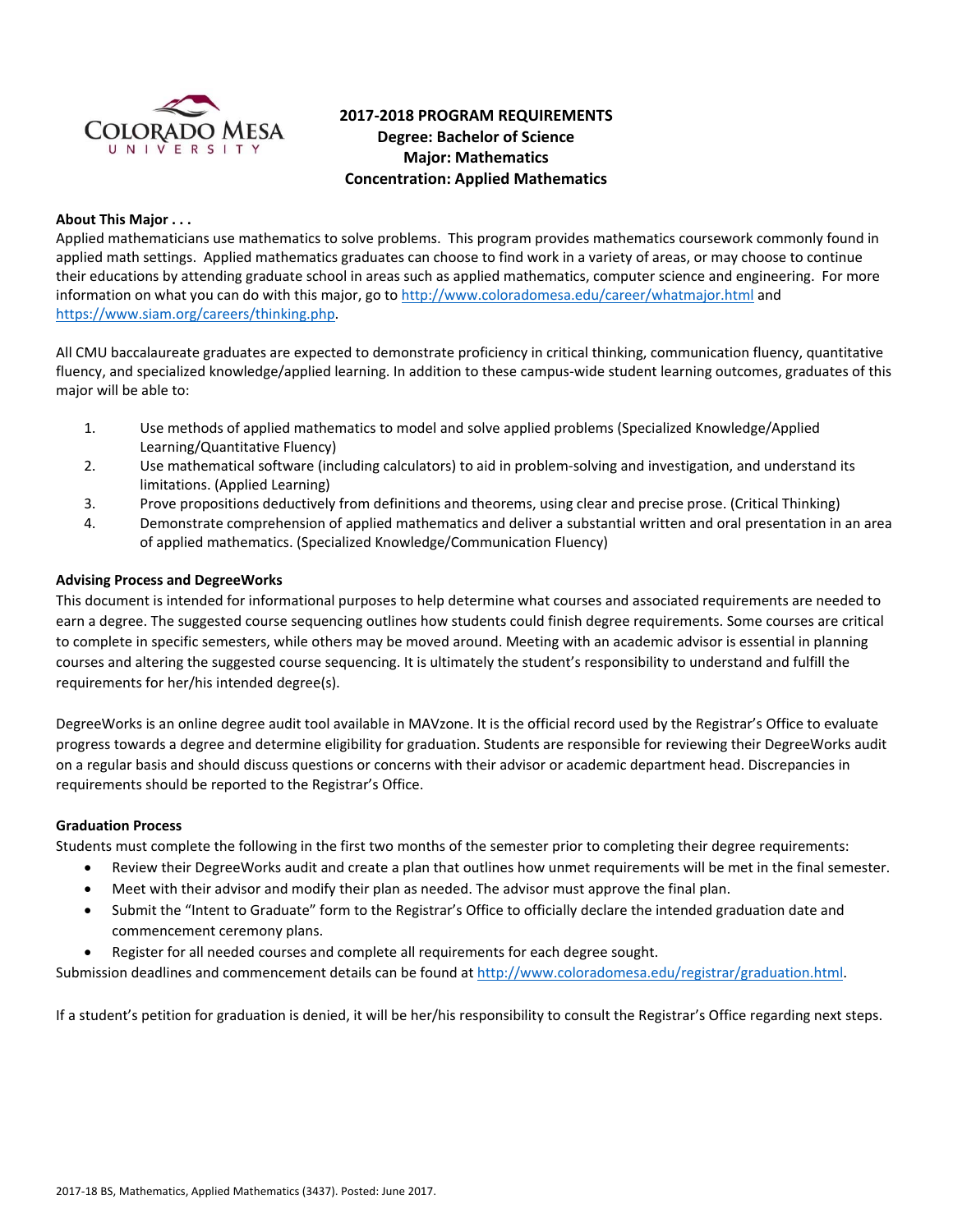## **INSTITUTIONAL DEGREE REQUIREMENTS**

The following institutional degree requirements apply to all CMU baccalaureate degrees. Specific programs may have different requirements that must be met in addition to institutional requirements.

- 120 semester hours minimum.
- Students must complete a minimum of 30 of the last 60 hours of credit at CMU, with at least 15 semester hours in major discipline courses numbered 300 or higher.
- 40 upper‐division credits (an alternative credit limit applies to the Bachelor of Applied Science degree).
- 2.00 cumulative GPA or higher in all CMU coursework.
- A course may only be used to fulfill one requirement for each degree/certificate.
- No more than six semester hours of independent study courses can be used toward the degree.
- Non-traditional credit, such as advanced placement, credit by examination, credit for prior learning, cooperative education and internships, cannot exceed 30 semester credit hours for a baccalaureate degree; A maximum of 15 of the 30 credits may be for cooperative education, internships, and practica.
- Pre-collegiate courses (usually numbered below 100) cannot be used for graduation.
- Capstone exit assessment/projects (e.g., Major Field Achievement Test) requirements are identified under Program‐Specific Degree Requirements.
- The Catalog Year determines which program sheet and degree requirements a student must fulfill in order to graduate. Visit with your advisor or academic department to determine which catalog year and program requirements you should follow.
- See "Requirements for Undergraduate Degrees and Certificates" in the catalog for a complete list of graduation requirements.

## **PROGRAM‐SPECIFIC DEGREE REQUIREMENTS**

- 2.50 cumulative GPA or higher in coursework toward the major content area.
- At most one "D" may be used in completing major requirements.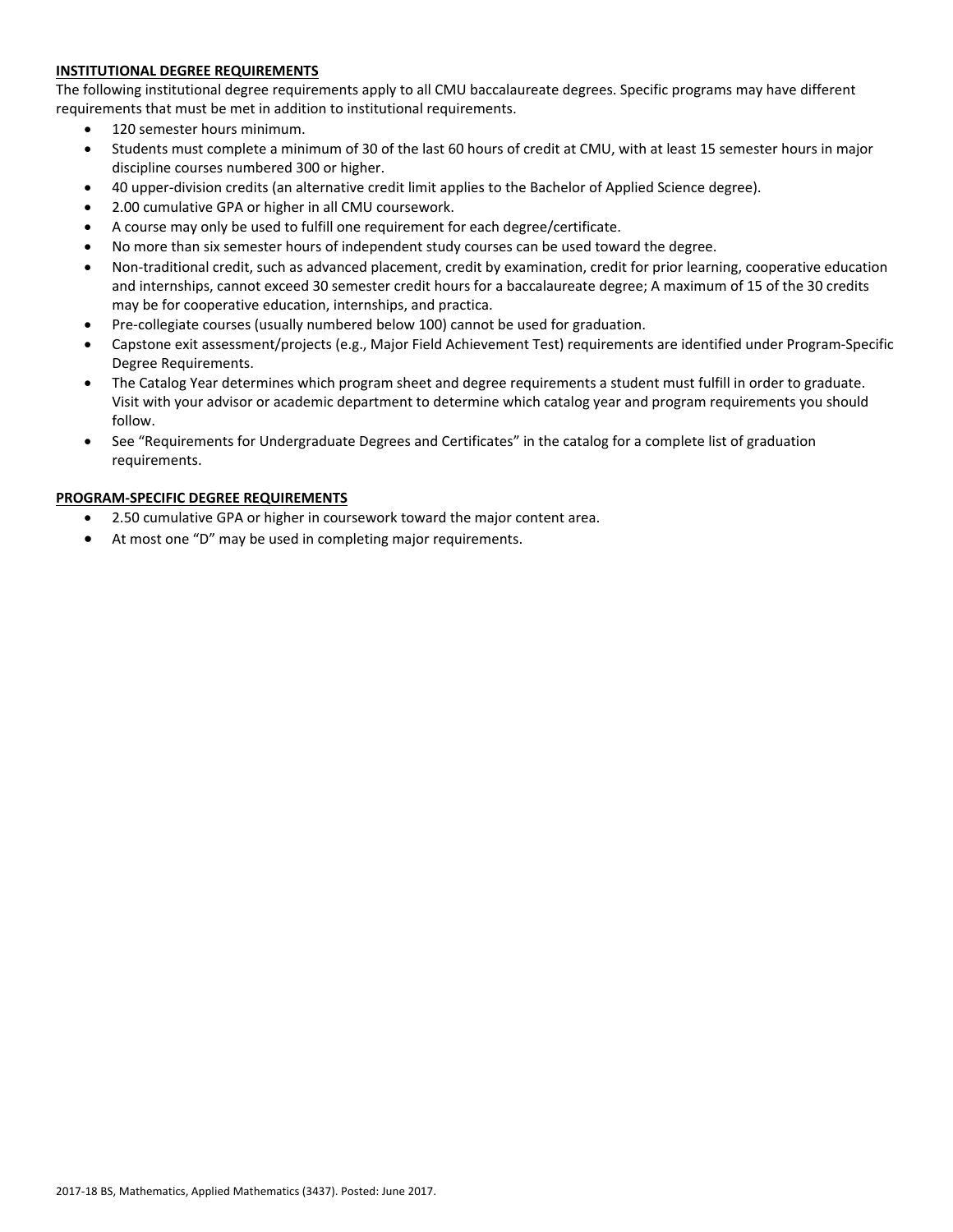### **ESSENTIAL LEARNING REQUIREMENTS** (31 semester hours)

See the current catalog for a list of courses that fulfill the requirements below. If a course is an Essential Learning option and a requirement for your major, you must use it to fulfill the major requirement and make a different selection for the Essential Learning requirement.

**English** (6 semester hours, must receive a grade of "C" or better and must be completed by the time the student has 60 semester hours.)

- $\Box$  ENGL 111 English Composition (3)
- ENGL 112 ‐ English Composition (3)

**Mathematics** (3 semester hours, must receive a grade of "C" or better, must be completed by the time the student has 60 semester hours.)

 $\Box$  MATH 151 - Calculus I (5)

3 credits apply to the Essential Learning requirements and 2 credits apply to elective credit.

### **Humanities** (3 semester hours)

 $\Box$  Select one Humanities course (3)

#### **Social and Behavioral Sciences** (6 semester hours)

- $\square$  Select one Social and Behavioral Sciences course (3)
- $\Box$  Select one Social and Behavioral Sciences course (3)

### **Natural Sciences** (7 semester hours, one course must include a lab)

- $\Box$  Select one Natural Sciences course (3)
- $\Box$  Select one Natural Sciences course with a lab (4)

#### **History** (3 semester hours)

 $\square$  Select one History course (3)

#### **Fine Arts** (3 semester hours)

 $\square$  Select one Fine Arts course (3)

## **OTHER LOWER‐DIVISION REQUIREMENTS**

#### **Wellness Requirement** (2 semester hours)

- $\Box$  KINE 100 Health and Wellness (1)
- $\Box$  Select one Activity course (1)

## **Essential Learning Capstone** (4 semester hours)

Essential Learning Capstone must be taken after completion of the Essential Learning English and Mathematics requirements, and when a student has earned between 45 and 75 hours.

- ESSL 290 ‐ Maverick Milestone (3)
- $\square$  ESSL 200 Essential Speech (1)

## **FOUNDATION COURSES** (8 semester hours)

- $\Box$  MATH 152 Calculus II (5)
- $\square$  STAT 200 Probability and Statistics (3)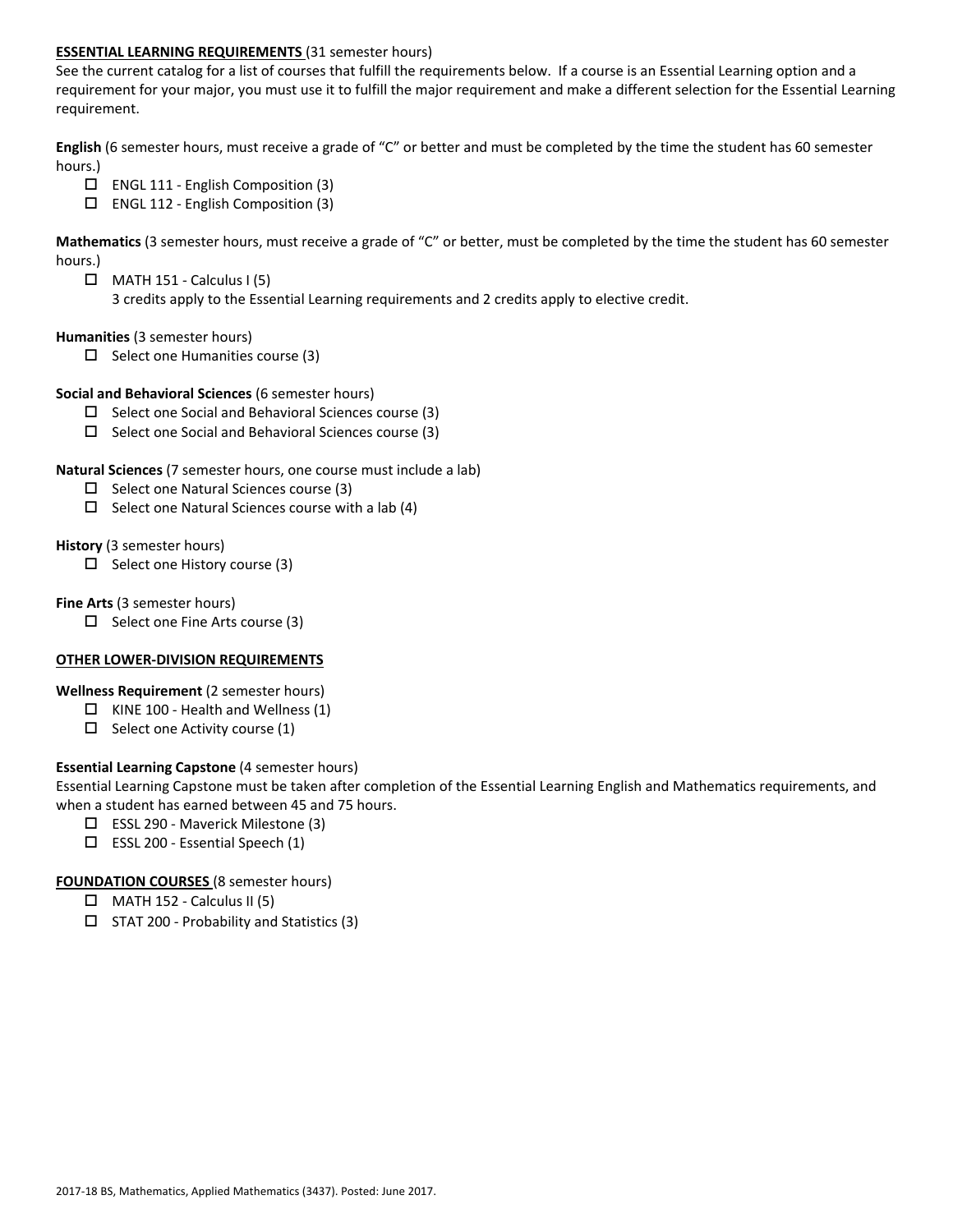## **BS, MATHEMATICS, APPLIED MATHEMATICS REQUIREMENTS** (50-53 semester hours)

A 2.5 GPA is required in the major courses. At most one "D" may be used in completing major requirements.

#### **Core** (18 semester hours)

- $\Box$  MATH 150 Topics and Careers in Math (1)
- MATH 225 ‐ Computational Linear Algebra (2)
- $\Box$  MATH 240 Intro to Advanced Mathematics (4)
- $\Box$  MATH 253 Calculus III (4)
- MATH 325 ‐ Linear Algebra (3)
- MATH 484 ‐ Senior Seminar I (2)
- MATH 494 ‐ Senior Seminar II (2)

# **Required Courses** (23‐25 semester hours)

- $\Box$  One of the following courses:
	- CSCI 110 ‐ Beginning Programming (3) with CSCI 110L ‐ Beginning Programming Laboratory (1)
	- CSCI 111 ‐ Computer Science 1: Foundations (4)
- CSCI 130 ‐ Introduction to Engineering Computer Science (3)
- CSCI 310 ‐ Advanced Programming (1‐3)
- MATH 260 ‐ Differential Equations (3)
- $\Box$  MATH 360 Methods of Applied Mathematics (3)
- MATH 365 ‐ Mathematical Modeling (3)
- $\Box$  MATH 366 Methods of Applied Mathematics II (3)
- MATH 466 ‐ Methods of Applied Mathematics III (3)

# **Concentration Electives** (9‐10 semester hours)

Category 1 ‐ select one of the following courses:

- $\Box$  STAT 311 Statistical Methods (3)
- STAT 412 ‐ Correlation and Regression (3)
- $\Box$  STAT 425 Design and Analysis of Experiments (3)
- Category 2 ‐ select one of the following courses:
	- MATH 361 ‐ Numerical Analysis (4)
	- $\Box$  MATH 362 Fourier Analysis (3)
	- MATH 369 ‐ Discrete Structures I (3)
	- CSCI 380 ‐ Operations Research (3)

## Category 3 ‐ select one of the following courses:

- MATH 450 ‐ Complex Variables (3)
- $\Box$  MATH 452 Introduction to Real Analysis I (3)
- MATH 460 ‐ Advanced Linear Algebra (3)
- $\Box$  PHYS 471 Computational Physics I (3)

**GENERAL ELECTIVES** (All college level courses appearing on your final transcript, not listed above that will bring your total semester hours to 120 hours. 22-25 semester hours; 8-11 hours of upper division may be needed.)

|        | $\Box$ MATH 151 - Calculus I (2)                                           |
|--------|----------------------------------------------------------------------------|
| П      | the control of the control of the control of the control of the control of |
| П      |                                                                            |
| П      |                                                                            |
|        |                                                                            |
|        |                                                                            |
|        |                                                                            |
| П      |                                                                            |
| □      |                                                                            |
| □      |                                                                            |
| $\Box$ |                                                                            |
|        |                                                                            |
|        |                                                                            |